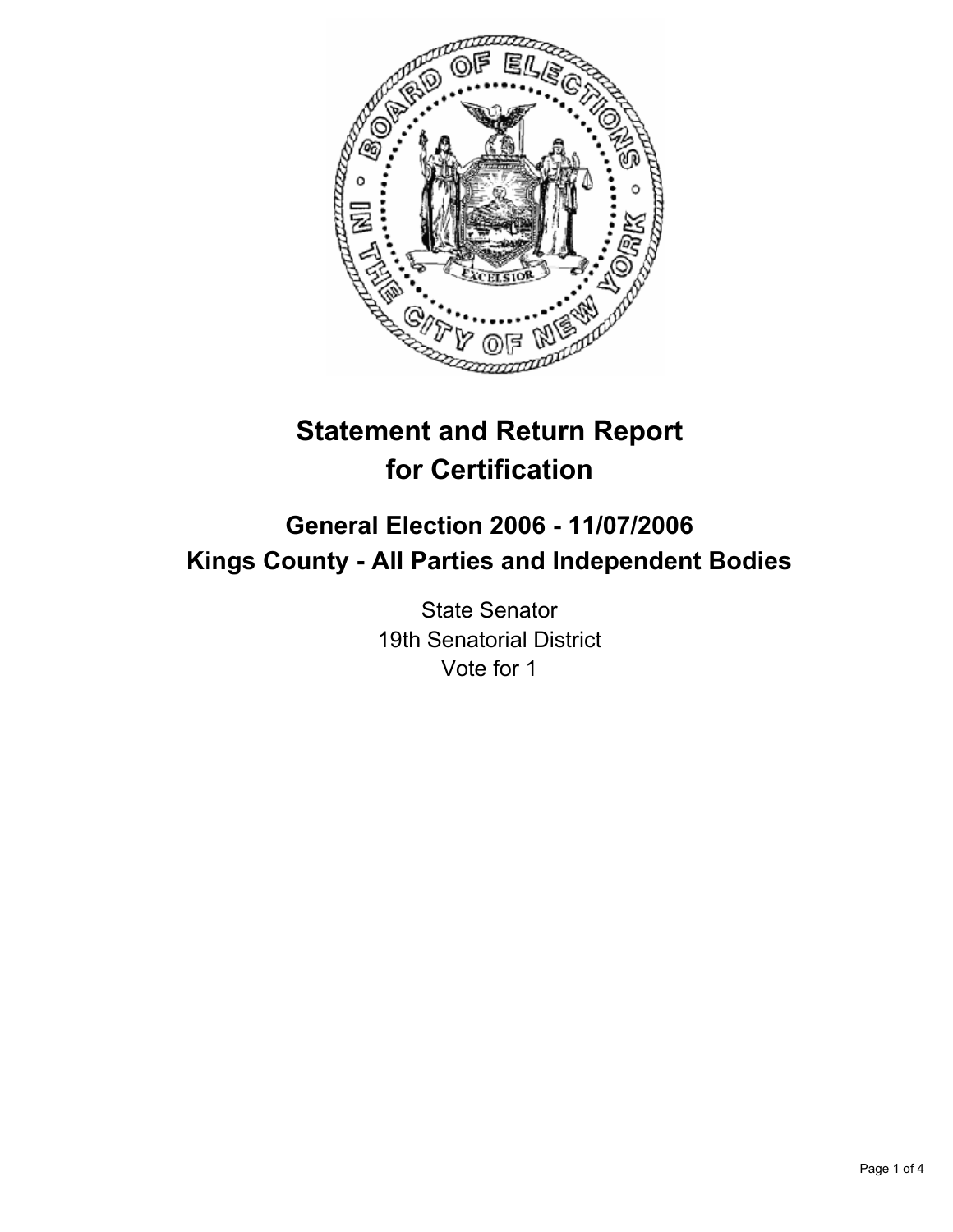

## **Assembly District 40**

| PUBLIC COUNTER                    | 17,379 |
|-----------------------------------|--------|
| <b>EMERGENCY</b>                  | 32     |
| ABSENTEE/MILITARY                 | 142    |
| <b>AFFIDAVIT</b>                  | 298    |
| <b>Total Ballots</b>              | 17,882 |
| MARY J VICINO (REPUBLICAN)        | 474    |
| JOHN L SAMPSON (DEMOCRATIC)       | 11,499 |
| JOHN L SAMPSON (WORKING FAMILIES) | 518    |
| CHARLES BARRON (WRITE-IN)         | 3      |
| SHANEKA THOMAS (WRITE-IN)         |        |
| <b>Total Votes</b>                | 12,495 |
| Unrecorded                        | 5.387  |

**Assembly District 41**

| <b>PUBLIC COUNTER</b>             | 2,510 |  |
|-----------------------------------|-------|--|
| <b>EMERGENCY</b>                  | 6     |  |
| ABSENTEE/MILITARY                 | 24    |  |
| AFFIDAVIT                         | 37    |  |
| <b>Total Ballots</b>              | 2,582 |  |
| MARY J VICINO (REPUBLICAN)        | 194   |  |
| JOHN L SAMPSON (DEMOCRATIC)       | 1,735 |  |
| JOHN L SAMPSON (WORKING FAMILIES) | 73    |  |
| <b>Total Votes</b>                | 2,002 |  |
| Unrecorded                        | 580   |  |

**Assembly District 42**

| PUBLIC COUNTER                    | 1,320 |
|-----------------------------------|-------|
| <b>EMERGENCY</b>                  | 15    |
| ABSENTEE/MILITARY                 | 26    |
| AFFIDAVIT                         | 14    |
| <b>Total Ballots</b>              | 1,384 |
| MARY J VICINO (REPUBLICAN)        | 308   |
| JOHN L SAMPSON (DEMOCRATIC)       | 650   |
| JOHN L SAMPSON (WORKING FAMILIES) | 21    |
| <b>Total Votes</b>                | 979   |
| Unrecorded                        | 405   |

#### **Assembly District 43**

| PUBLIC COUNTER                    | 12 |
|-----------------------------------|----|
| <b>EMERGENCY</b>                  |    |
| ABSENTEE/MILITARY                 |    |
| AFFIDAVIT                         |    |
| <b>Total Ballots</b>              | 13 |
| MARY J VICINO (REPUBLICAN)        |    |
| JOHN L SAMPSON (DEMOCRATIC)       | 10 |
| JOHN L SAMPSON (WORKING FAMILIES) |    |
| <b>Total Votes</b>                | 10 |
| Unrecorded                        |    |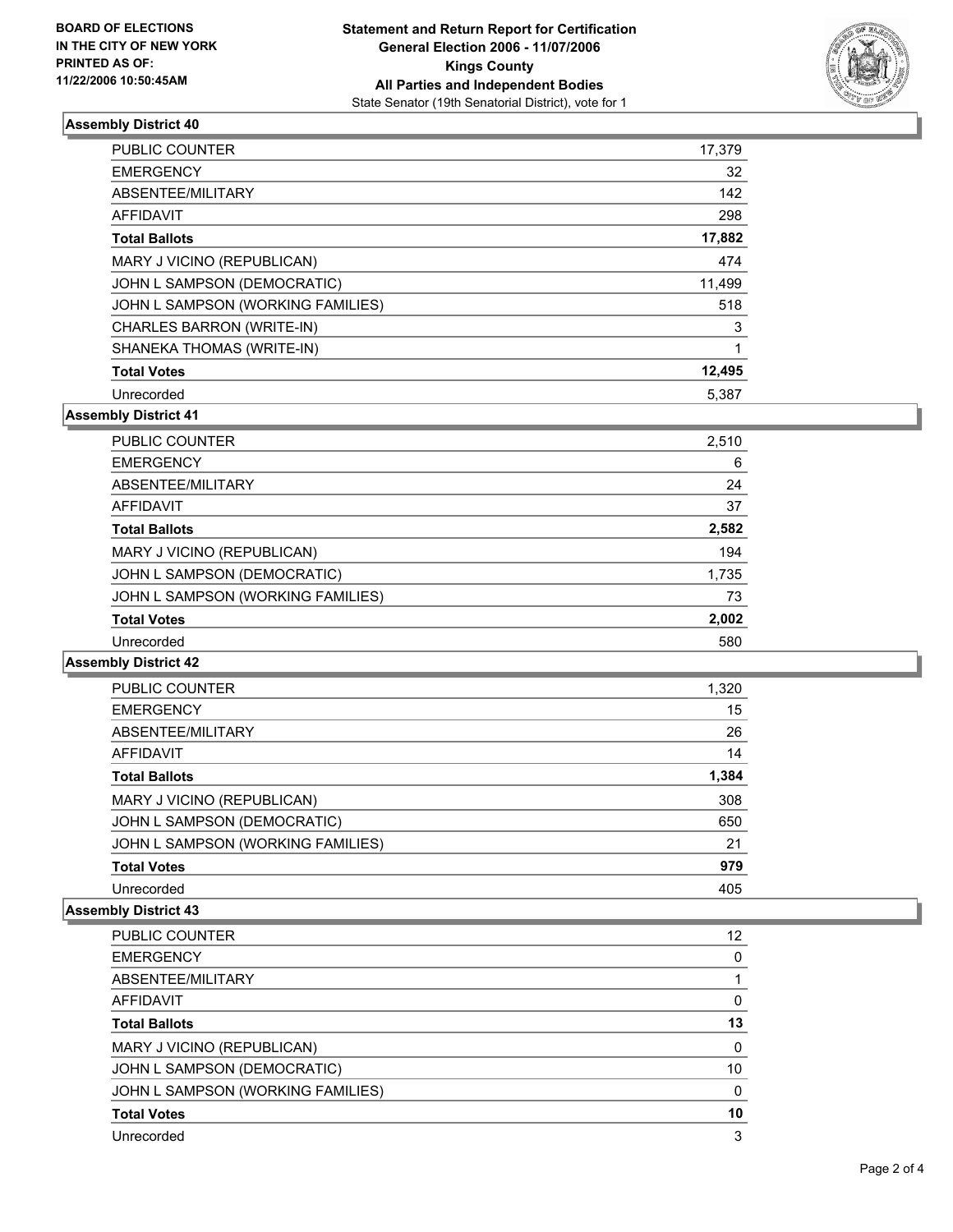

## **Assembly District 55**

| PUBLIC COUNTER                    | 7,380 |
|-----------------------------------|-------|
| <b>EMERGENCY</b>                  |       |
| ABSENTEE/MILITARY                 | 58    |
| <b>AFFIDAVIT</b>                  | 115   |
| <b>Total Ballots</b>              | 7,559 |
| MARY J VICINO (REPUBLICAN)        | 153   |
| JOHN L SAMPSON (DEMOCRATIC)       | 4,507 |
| JOHN L SAMPSON (WORKING FAMILIES) | 261   |
| CHARLES BARRON (WRITE-IN)         |       |
| <b>Total Votes</b>                | 4,922 |
| Unrecorded                        | 2,637 |

# **Assembly District 56**

| PUBLIC COUNTER                    | 169 |
|-----------------------------------|-----|
| <b>EMERGENCY</b>                  |     |
| ABSENTEE/MILITARY                 |     |
| <b>AFFIDAVIT</b>                  | 6   |
| <b>Total Ballots</b>              | 178 |
| MARY J VICINO (REPUBLICAN)        | 4   |
| JOHN L SAMPSON (DEMOCRATIC)       | 91  |
| JOHN L SAMPSON (WORKING FAMILIES) |     |
| <b>Total Votes</b>                | 102 |
| Unrecorded                        | 76  |

## **Assembly District 58**

| PUBLIC COUNTER                    | 6,594 |  |
|-----------------------------------|-------|--|
| <b>EMERGENCY</b>                  | 3     |  |
| ABSENTEE/MILITARY                 | 223   |  |
| AFFIDAVIT                         | 105   |  |
| <b>Total Ballots</b>              | 6,932 |  |
| MARY J VICINO (REPUBLICAN)        | 209   |  |
| JOHN L SAMPSON (DEMOCRATIC)       | 4,925 |  |
| JOHN L SAMPSON (WORKING FAMILIES) | 214   |  |
| <b>Total Votes</b>                | 5,348 |  |
| Unrecorded                        | 1.584 |  |

#### **Assembly District 59**

| PUBLIC COUNTER                    | 9,062 |
|-----------------------------------|-------|
| <b>EMERGENCY</b>                  |       |
| ABSENTEE/MILITARY                 | 67    |
| AFFIDAVIT                         | 172   |
| <b>Total Ballots</b>              | 9,334 |
| MARY J VICINO (REPUBLICAN)        | 465   |
| JOHN L SAMPSON (DEMOCRATIC)       | 6,734 |
| JOHN L SAMPSON (WORKING FAMILIES) | 226   |
| <b>Total Votes</b>                | 7,425 |
| Unrecorded                        | 1,909 |